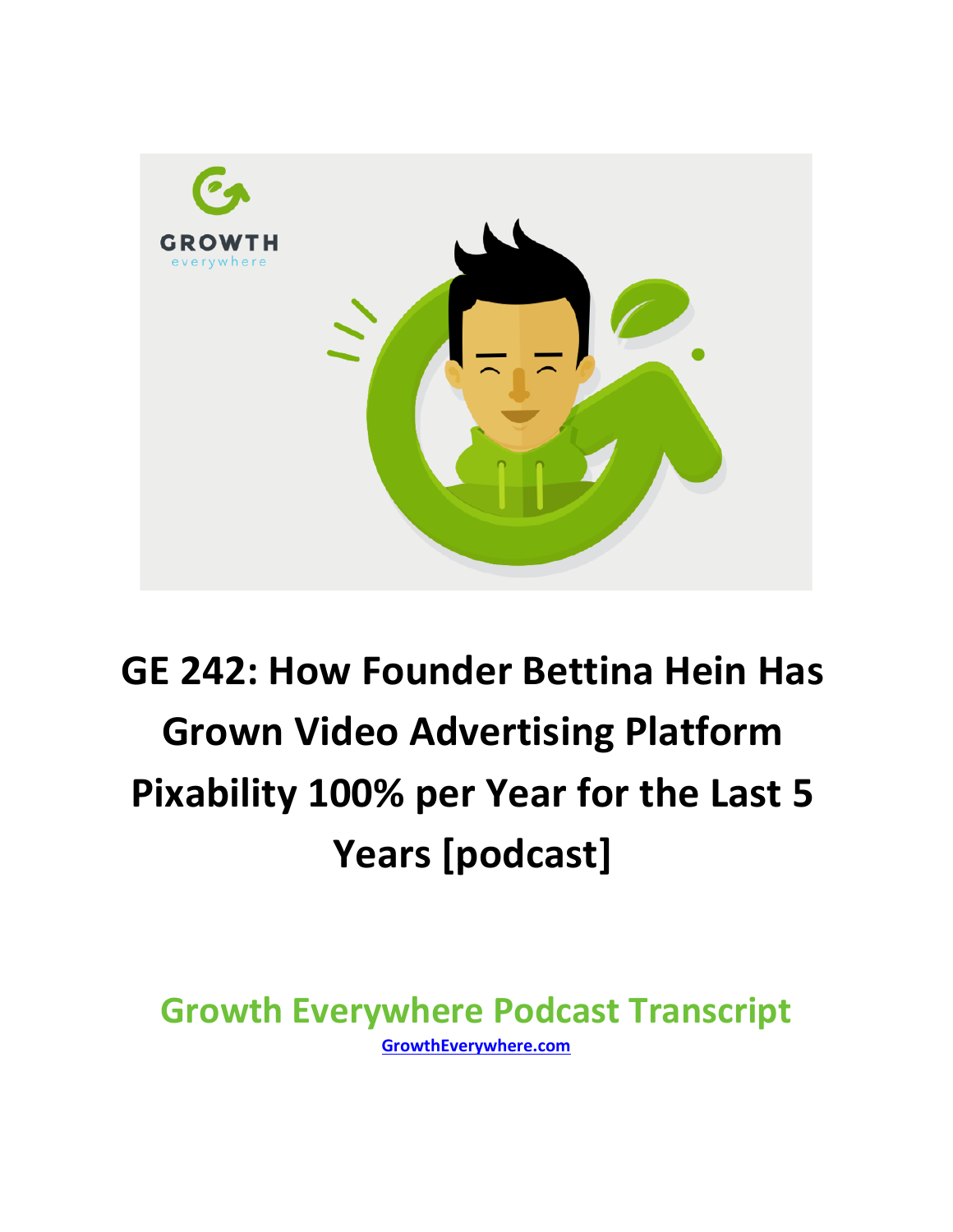| Bettina Hein: | We help large brands and their agencies with three things. We help them with<br>planning their video advertising, then executing their video advertising buys, and<br>then reporting on it.                                                                                                                                                                                                                                                                                                                                                                                                                                                                                                                                                                                                                                                                                                                                                                                   |
|---------------|-------------------------------------------------------------------------------------------------------------------------------------------------------------------------------------------------------------------------------------------------------------------------------------------------------------------------------------------------------------------------------------------------------------------------------------------------------------------------------------------------------------------------------------------------------------------------------------------------------------------------------------------------------------------------------------------------------------------------------------------------------------------------------------------------------------------------------------------------------------------------------------------------------------------------------------------------------------------------------|
| Announcer:    | Do you want to impact the world and still turn a profit? Then you're in the right<br>place. Welcome to Growth Everywhere. This is the show where you'll find real<br>conversations with real entrepreneurs. They'll share everything from their biggest<br>struggle to the exact strategies they use on a daily basis. So if you're ready for a<br>value packed interview, listen on. Here's your host, Eric Siu.                                                                                                                                                                                                                                                                                                                                                                                                                                                                                                                                                             |
| Eric Siu:     | Before we jump into today's interview, if you guys could leave a review and a<br>rating, and also subscribe as well that would be a huge help to the podcast. So if<br>you actually enjoy the content and you would like to hear more of it, please<br>support us by leaving us a review and subscribe to the podcast as well. Thanks so<br>much!                                                                                                                                                                                                                                                                                                                                                                                                                                                                                                                                                                                                                             |
|               | Okay everyone, today we have Bettina Hein, who's the Founder and CEO of<br>Pixability, which is a video advertising platform, that's gonna help you grow your<br>business. Bettina, how's it going?                                                                                                                                                                                                                                                                                                                                                                                                                                                                                                                                                                                                                                                                                                                                                                           |
| Bettina Hein: | Going well, thank you very much for having me Eric.                                                                                                                                                                                                                                                                                                                                                                                                                                                                                                                                                                                                                                                                                                                                                                                                                                                                                                                           |
| Eric Siu:     | Yeah, thanks for being here, so yeah, why don't you give us a little bit more context<br>and kinda who you are and what you do?                                                                                                                                                                                                                                                                                                                                                                                                                                                                                                                                                                                                                                                                                                                                                                                                                                               |
| Bettina Hein: | Yes, so my name's Bettina Hein, I'm the Founder and CEO of Pixability. I am a<br>lifelong entrepreneur. I have never had a real job. I like to brag about that. So I<br>started my first software company right out of graduate school, and that was a<br>speech technology software company. Before speech interfaces were all the rage,<br>we created text-to-speech software, and that software today lives on and is, for<br>example in all Android phones worldwide, and a lot of car navigation systems, and<br>other devices. So that company I founded out of this was Federal Institute of<br>Technology in Zurich, Switzerland, and after I brought that company to profitability,<br>we raised eight million dollars. We then sold it for \$125 million. I was fortunate<br>enough to become a Sloan Fellow at MIT, and out of MIT I founded Pixability<br>because I was passionate about video and how video can really influence what we<br>think, what we feel. |
| Eric Siu:     | Great, and what is a Sloan Fellow?                                                                                                                                                                                                                                                                                                                                                                                                                                                                                                                                                                                                                                                                                                                                                                                                                                                                                                                                            |
| Bettina Hein: | A Sloan Fellow, it is a program for people that are looking to advance their<br>knowledge in business and technology. It's been around for 100 years, I think over<br>100 years, and it is a mid-career program, so for people who have between 10 to<br>20 years of professional experience that want to take a whole year off to get a<br>Master's Degree, and I got a Master's of Science in Management of Technology.                                                                                                                                                                                                                                                                                                                                                                                                                                                                                                                                                     |
| Eric Siu:     | Got it, that's awesome. So, I mean, it sounds like, a couple of successful businesses,<br>right? How do you go about I guess transitioning from each one, where you have to                                                                                                                                                                                                                                                                                                                                                                                                                                                                                                                                                                                                                                                                                                                                                                                                   |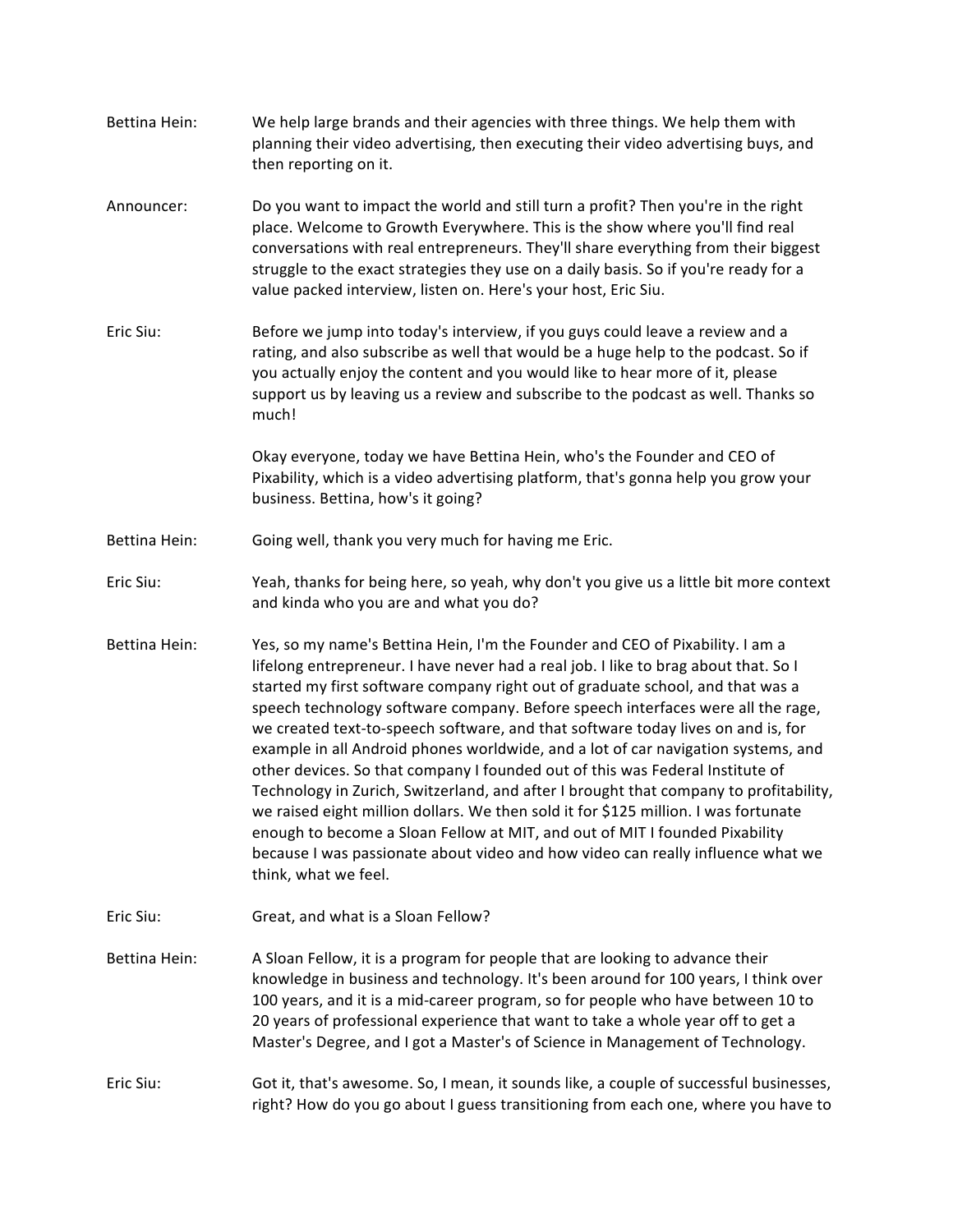kinda relearn the industry, right so video, and then the other businesses, I'm just wondering how you jump around like that and make it happen?

- Bettina Hein: Well, I am very curious. An insatiable curiosity is something that entrepreneurs should have, so that's one component of it. Novelty seeking behavior you could also call it. It's fun to try something new and to hone your skills with something you've never tried before. That said, I would not recommend that to all entrepreneurs because it is very hard and if you can build on something that you've learned before, you should definitely do that. You know, changing too many variables at once makes it harder and I think I probably lost a few years in building Pixability because not only did I change the continent that I was working on but I also changed the industry completely, so that made it much harder to get on my feet because there's so many things I had to learn.
- Eric Siu: Got it. And I think, I mean, to be able to do all these things, I think it all starts with the habits right? So what kind of habits allowed you to kind of learn these new industries? I'm just wondering like, what did your day to day look like when you're starting these new companies and maybe if there's any learnings people can kind of copy or emulate?
- Bettina Hein: For me it's a lot about analysis. I really try to learn as much as I can by reading a lot, by speaking to experts in the field, by just asking them also, trusted advisors and friends, about different aspects of what I'm trying to learn about. And then once you've done a lot of that, you can get into this analysis paralysis, and you have to launch some experiments to see if what you're thinking as an idea, if that actually has legs. And you have to find experiments that can prove out whether this is going to work or not, relatively quickly, and that's easier said than done. There's no, there's really no good recipe to make sure that you get either, you get that right. There can be false positives and false negatives so you have to look at that data that you get out from these experiments and then sometimes make a judgment call, and sometimes you're gonna be right, sometimes you're gonna be wrong.
- Eric Siu: Great, okay so I wanna talk a little more about the business, I mean how does it, there's a lot of video advertising platforms out there. How is Pixability different, how does it work?
- Bettina Hein: We help large brands and their agencies with three things. We help them with planning their video advertising, then actually the buy in, so executing their video advertising buys, and then reporting on it. And we do that specifically on walled garden platforms, which is industry jargon for YouTube, Facebook, Instagram, Twitter, Snapchat. We also have newly Spotify, and those are channels that are, they're called walled gardens for a reason, they are closed and it's really complex to execute campaigns in them, but then across them is even harder because everyone has their own ad formats, everyone has their own conventions, their own reporting, so we help you plan across that, then execute across, then report across it, and that allows big brands that we work for like CVS, or Puma, or Reebok, or Gucci, and Rolex, really big brands, helps them find their right audience, and that is something that they need to do right now because they're losing audiences. Less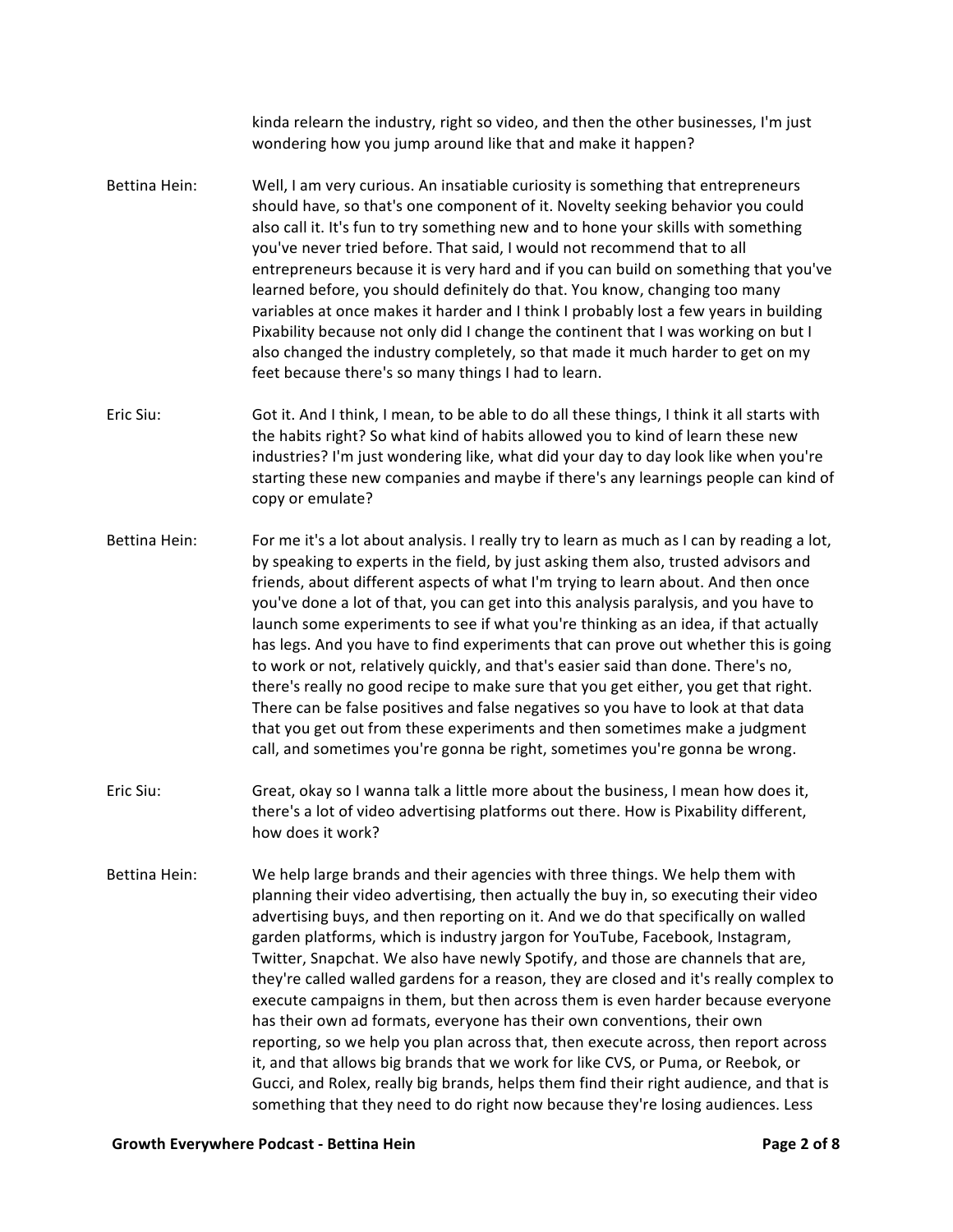people are watching television. Every quarter the ratings drop so they can't find their audience anymore on television. They have to look at digital and 97 cents of every new digital dollar is spent on these walled garden platforms.

Eric Siu: Got it, okay, and I like that you just talked about, you just revealed a number and I think with something like this, there's a lot of numbers that you can speak to that you're seeing through Pixability, so I guess what are some other interesting video statistics that you can talk to, or any case studies?

Bettina Hein: So if you are asking about the market, the market is relatively, not relatively, it is very large. There are 260 billion dollars spent on television advertising worldwide every year, so about 70 billion of that is in the United States, and as you know, younger demographics do not watch television very much anymore. Specifically not live linear. They may watch on-demand streaming, so that's a big statistic. The other statistics are that if you look at the open web, oftentimes only 40 to 50 percent of what you're getting as an advertiser as impressions are actually valid and seen. So there's a lot of things happening that are not kosher if you want to say it like that. So advertisers, they obviously do not like paying for things that are not real, because they want real people to see their advertising, that's what they're paying for. So there's this flight to the closed platforms, which know exactly who you are, you can target them better, and you can get results that really work.

> So the interesting thing is that this whole sector of online marketing is pioneered more by e-commerce companies, but now big brand advertisers are also getting into the game, and newer ways of correlating what happens when you invest allow these brands to really see the impact of their spending. For example, we did, last summer we did a campaign with a sunscreen brand, and what they did is they ran our advertising and didn't change anything else. They ran our advertising in one zip code, where they had stores or several zip codes, and then they didn't run our advertising in very similar zip codes. And they saw that they got a 600 percent return on their investment because store sales went up where they put that YouTube advertising. YouTube in this case and some Facebook.

> So you can really see these days also with mobile location data, you can see if someone who has seen your ad actually visits your store, and then you can correlate that with your point of sale data to see if you actually sold more things. So it's an exciting time for marketers. They can really see better how their money is working for them, but it's also a super confusing time for marketers because digital is so much more complex than just buying a newspaper ad or a television spot, so there's this huge excitement but then also this confusion, and sometimes this deer in the headlights where like they don't know which way to turn because they're so may possibilities and so many people saying different things. And we at Pixability try to provide clarity to those brand advertisers.

Eric Siu: Got it, so at a high level I think Pixability, from what it sounds like, and if you can correct, it makes it a lot easier, better transparency, it's easier to buy ads, and you can buy it on different platforms. Is that kind of the high level?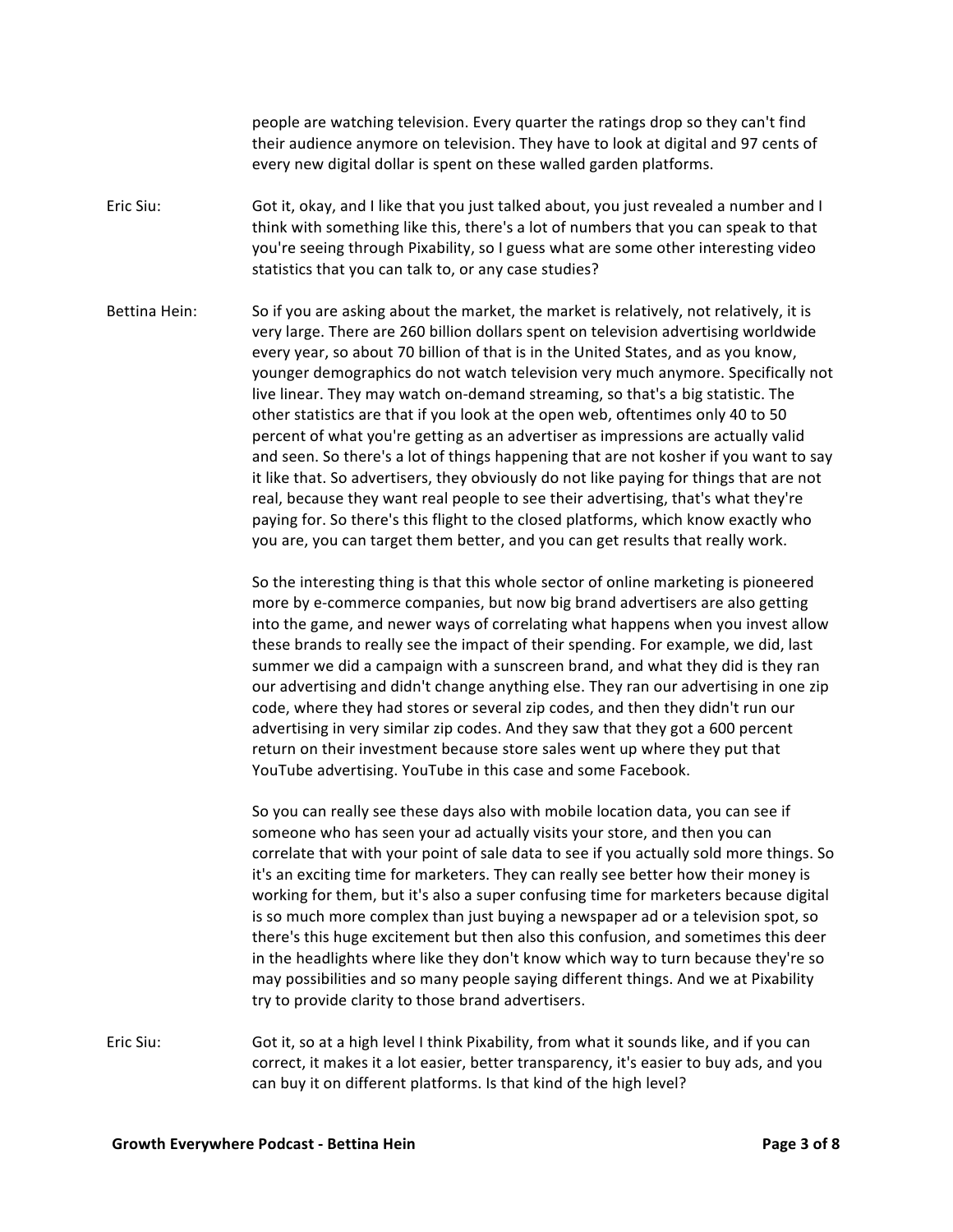Bettina Hein: Yes. Eric Siu: Okay, great so let's say I have an agency, right? And you know I want to run this for a client, and we say, "We want to do video ads for you guys," basically I'm just, how would it work, so when you say plan, buy, and report across, when you say, how does the planning section work? I'm assuming buying's just, you're figuring out the targeting, all that kind of stuff, you're agreeing on a certain amount, and then you just push it across. How does it work? Bettina Hein: We look at, in the planning phase we look very carefully at who you're trying to target, and we use our data that we have on almost eight million different YouTube channels for example, to see who is actually watching videos around the product that you're trying to sell. We look at that, we also look at what inventory is available. We look at where, let's say you have stores, if you're a retailer, we look at times of day. We look at which platforms actually work for the KPIs that you want to achieve, so do you want engagement, do you want click-throughs, do you want views to completing of your ad. There's all different types of things that we plan around and then we find the right audiences, in that planning process, though our software, it recommends those. So once we've done that, we've found the audience and the placements that you need, then you can press go with our software and then we will run those placements with the budget that you need, and the geography that you need, the demographic that you need, and what we do then is our software breaks out your campaigns into hundreds of sub campaigns, sometimes, over a thousand sub campaigns, so that we can test every single variable that you have specified. Then over the course of the campaign, we help you, the software helps you AV test, which things are working well, and which ones aren't, and we help you achieve optimal performance according to the key performance indicators, the KPIs that you have. And then we take that information and we report it back to you, but then we also feed it right back, or close the loop and feed it right back into the planning process. Eric Siu: I love it, I love it so much that I muted myself and I signed up as a lead on your site under the [crosstalk 00:14:25]. Bettina Hein: Well thank you for that. Eric Siu: First time I done it, yeah you're very welcome. I'm excited to try it out. So how does Pixability make money? Bettina Hein: We charge our customers a percentage of the ad spend that they execute. Eric Siu: Got it, okay. And what kind of numbers can you reveal around the business today, whether it's around revenue, growth rates, customers, anything like that? Bettina Hein: We have grown immensely, we've grown over 100 percent a year for the last five years in a row. We are just over 80 people, and we're in five locations, so we are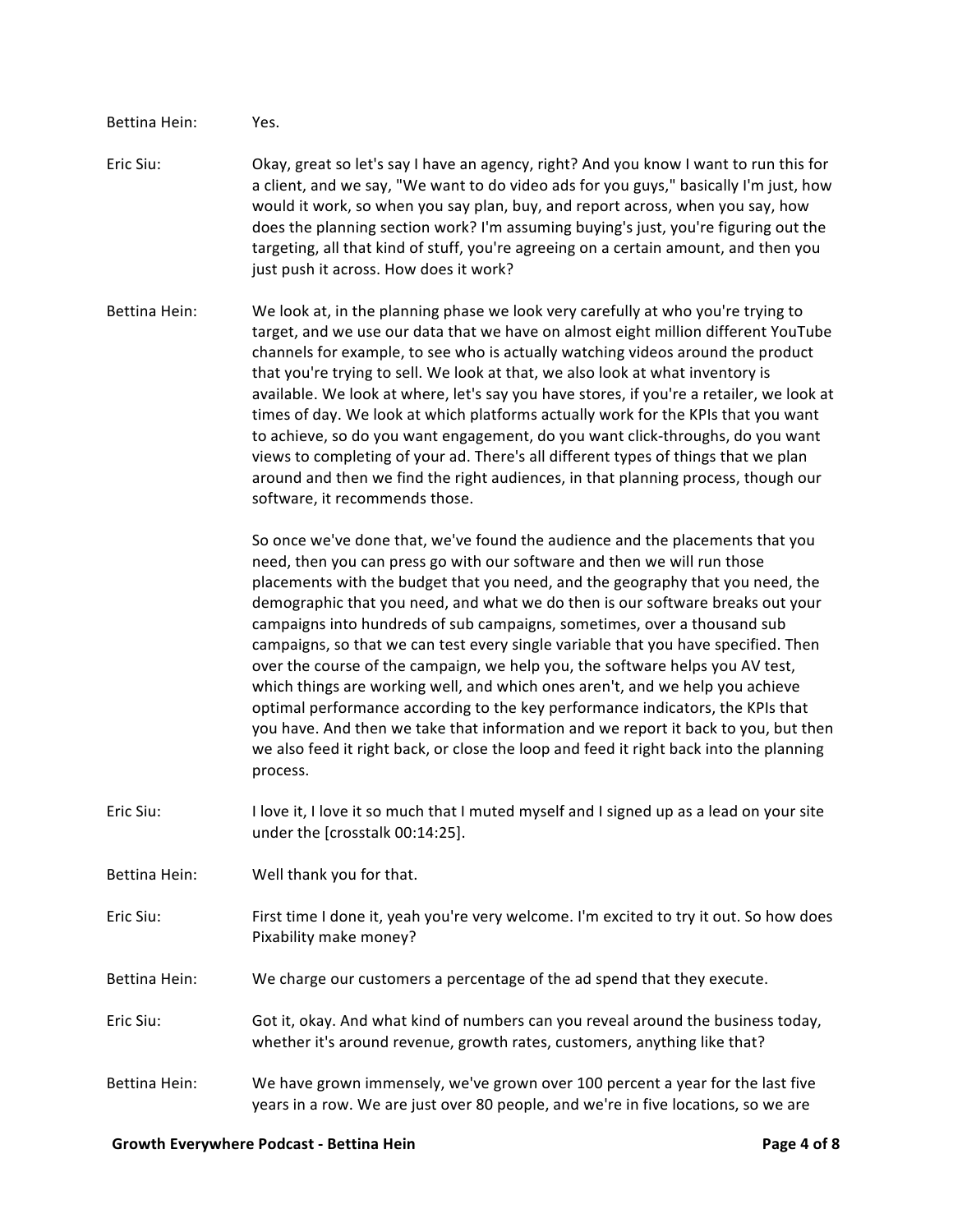headquartered here in Boston, and we have offices in New York and Chicago, San Francisco, and also in Europe, in London.

Eric Siu: Nice, cool. And so what, I guess in terms of customer acquisition right now, what's working the best for you at the moment? What's the most effective thing?

- Bettina Hein: We really start with thought leadership. That has been a recipe that is tried and proven for us. We take the data that we collect anyway and we package that into thought leadership that we distribute via studies, specifically industry verticles that we focus on via PR efforts, via op eds, bylines, you know as background for industry analysts, and we then take those insights and break them down for our individual customers, so if we have a lead signing up through our website, let's say we have signing up General Motors, signing up right? Then we will look at the data we have in our studies that we have around the automotive industry and show them our expertise. So it goes all the way from awareness to consideration and then hopefully to buying. We use our data to close the deal.
- Eric Siu: Got it, and so for the though leadership piece, how are you getting the word out, how are you promoting it I guess?
- Bettina Hein: So we do that via, I would say the standard channels of these days, so we obviously have all of our social media channels where we put the word out. We've collected a large email list over the course of the years, and then we also just send it directly to our prospects. We ... our salespeople reach out, you know this is not such a huge industry, right? There are not millions of people that will buy our software, it's relatively small set of maybe 10 to 15,000 people worldwide that really are in the business of executing brand advertising spend and so we target those. We also pitch out every time we complete a new study, we pitch it to the press for background, for actual stories, for bylines, so we do that, and then we also recycle that data to events. We sponsor events, we pitch the data to present them at industry forums, whether that is paid speaking engagements, or we are paid to talk but then also things where we just show that we have this expertise and get invited on those merits.
- Eric Siu: Oh that's interesting. Can I cut in on that part? So when you're paid to speak somewhere, what are some examples of some nice conferences that you are paid to speak at? 'Cause I've heard about it a couple times but this is the first time we've had someone on the podcast actually talk about that, so I'm curious.
- Bettina Hein: Yeah, you know there are a lot of industry conferences that make their money by selling sponsorships, and one of the things that you get as a sponsor is oftentimes a speaking spot. Obviously they have to vet you and make sure that the content that you are presenting is something that interests that audience, but that's obviously what you want as a sponsor as well. You don't just want to be there, to have an empty sales pitch. So where we focus our specific conferences that are focused on advertising but also that are focused on the industries that we work in, for example we have had really great results with speaking that we've done for in the beauty sector, beauty and fashion sector, for Women's Wear daily, for example, or Glassy,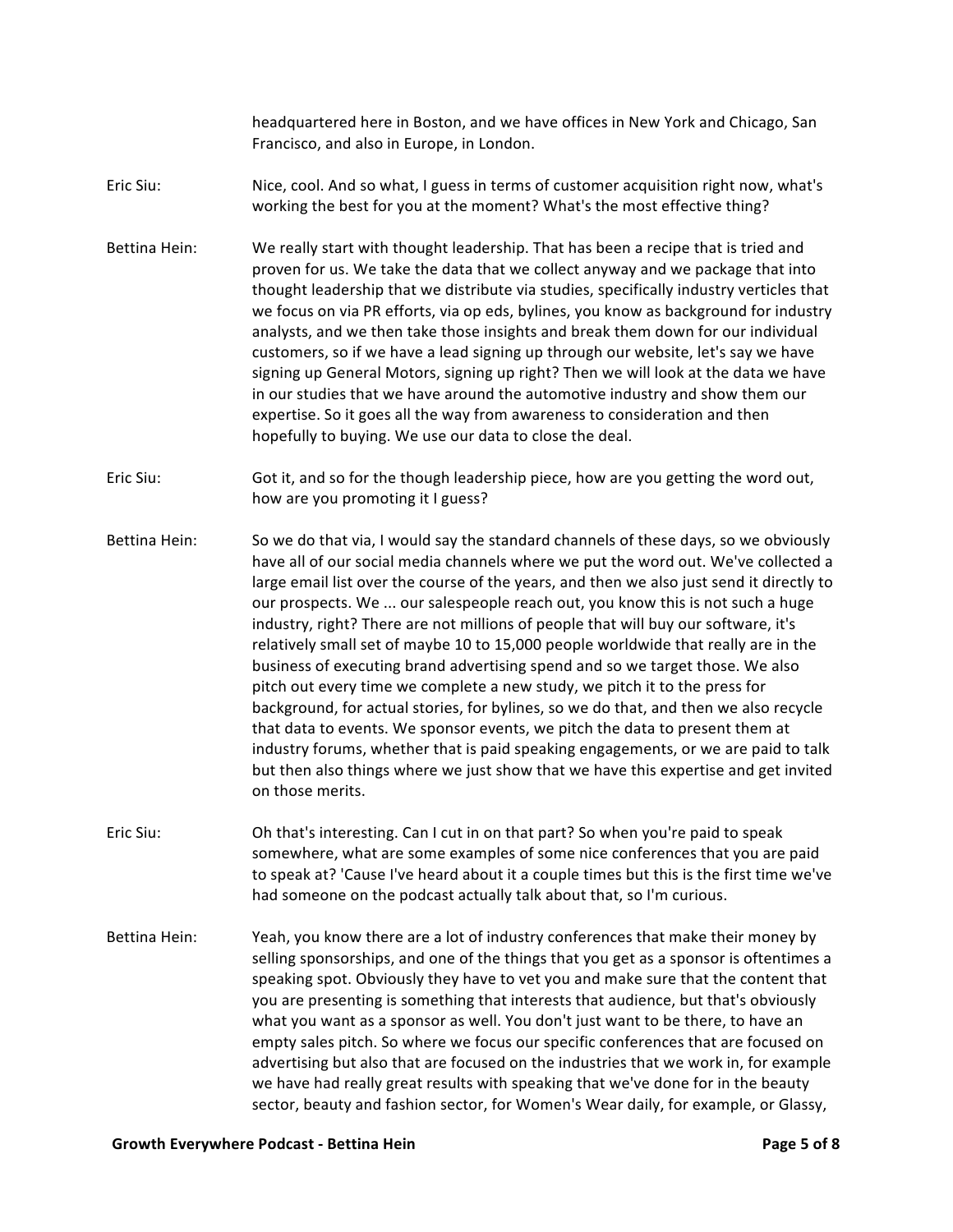|                      | and those are events where we can show, not just our video expertise, but our<br>expertise in a specific vertical.                                                                                                                                                                                                                                                                                                                                                                                                                                                                                                                                                                                                                                                                                                                                                                                                                                                                                                                                                                                                                                                                                                                                                                                          |
|----------------------|-------------------------------------------------------------------------------------------------------------------------------------------------------------------------------------------------------------------------------------------------------------------------------------------------------------------------------------------------------------------------------------------------------------------------------------------------------------------------------------------------------------------------------------------------------------------------------------------------------------------------------------------------------------------------------------------------------------------------------------------------------------------------------------------------------------------------------------------------------------------------------------------------------------------------------------------------------------------------------------------------------------------------------------------------------------------------------------------------------------------------------------------------------------------------------------------------------------------------------------------------------------------------------------------------------------|
| Eric Siu:            | Got it, makes perfect sense. And so when you, let's say you know it's one of these<br>conferences out there, how much are you, usually the cost to sponsor and also get<br>a speaking slot, just so people get some context?                                                                                                                                                                                                                                                                                                                                                                                                                                                                                                                                                                                                                                                                                                                                                                                                                                                                                                                                                                                                                                                                                |
| Bettina Hein:        | Oh, it varies. Oh my goodness, it varies, I would say it's anywhere between 5 and<br>50,000 dollars. And there are more expensive ones than that but we haven't gotten<br>there, to sponsor-                                                                                                                                                                                                                                                                                                                                                                                                                                                                                                                                                                                                                                                                                                                                                                                                                                                                                                                                                                                                                                                                                                                |
| Eric Siu:            | That's what I thought.                                                                                                                                                                                                                                                                                                                                                                                                                                                                                                                                                                                                                                                                                                                                                                                                                                                                                                                                                                                                                                                                                                                                                                                                                                                                                      |
| Bettina Hein:        | Anything bigger than that.                                                                                                                                                                                                                                                                                                                                                                                                                                                                                                                                                                                                                                                                                                                                                                                                                                                                                                                                                                                                                                                                                                                                                                                                                                                                                  |
| Eric Siu:            | And when you're doing it, I imagine you're probably getting a good amount of leads<br>from it too, right? So it probably pays for itself more than a couple times over?                                                                                                                                                                                                                                                                                                                                                                                                                                                                                                                                                                                                                                                                                                                                                                                                                                                                                                                                                                                                                                                                                                                                     |
| <b>Bettina Hein:</b> | Yeah, otherwise we wouldn't do it, but you never know in advance right,<br>sometimes if you've never done that event before, or if you don't know who's<br>coming this year versus last year, so there's always a little bit of a gamble there.                                                                                                                                                                                                                                                                                                                                                                                                                                                                                                                                                                                                                                                                                                                                                                                                                                                                                                                                                                                                                                                             |
| Eric Siu:            | Right, gotta gamble to win. So I mean, of the couple businesses that you started, it<br>doesn't have to be related just to Pixability, what is the biggest trouble that you've<br>ever faced while growing the business?                                                                                                                                                                                                                                                                                                                                                                                                                                                                                                                                                                                                                                                                                                                                                                                                                                                                                                                                                                                                                                                                                    |
| Bettina Hein:        | Well the key thing for being successful in a business or keeping growing it is, to not<br>run out of cash. And that is sort of the continual struggle that an entrepreneur has<br>to go through. You have to really, really be very strategic in how you use the money<br>that you've raised, how much you invest versus how much you get in from actual<br>customer revenues. I have been on the brink many times over, where we you<br>know, it gets really close, so if I think a situation is getting close, I start fundraising<br>six months ahead of any situation that I think could be dangerous. The most<br>wonderful thing after going through that, and it takes years and years if you're<br>founding a software company, there's lots of struggle there to get angel investors,<br>and then get angel groups, and then get early stage VCs, and then get growth stage<br>VCs, all of that is always a tough thing to go through, that the most wonderful thing<br>is when you're then profitable, and so I reached that with the first company and we<br>were, that was really great because we could then use that cash to do acquisitions,<br>and other great things, and now we've reached that here at Pixability as well. So<br>that's an awesome feeling after many years of struggle. |
| Eric Siu:            | Congratulations on that.                                                                                                                                                                                                                                                                                                                                                                                                                                                                                                                                                                                                                                                                                                                                                                                                                                                                                                                                                                                                                                                                                                                                                                                                                                                                                    |
| Bettina Hein:        | Thank you.                                                                                                                                                                                                                                                                                                                                                                                                                                                                                                                                                                                                                                                                                                                                                                                                                                                                                                                                                                                                                                                                                                                                                                                                                                                                                                  |
| Eric Siu:            | So a couple more questions on our end before as we work towards wrapping up, so<br>for you, how do you structure your day currently, how does it look?                                                                                                                                                                                                                                                                                                                                                                                                                                                                                                                                                                                                                                                                                                                                                                                                                                                                                                                                                                                                                                                                                                                                                      |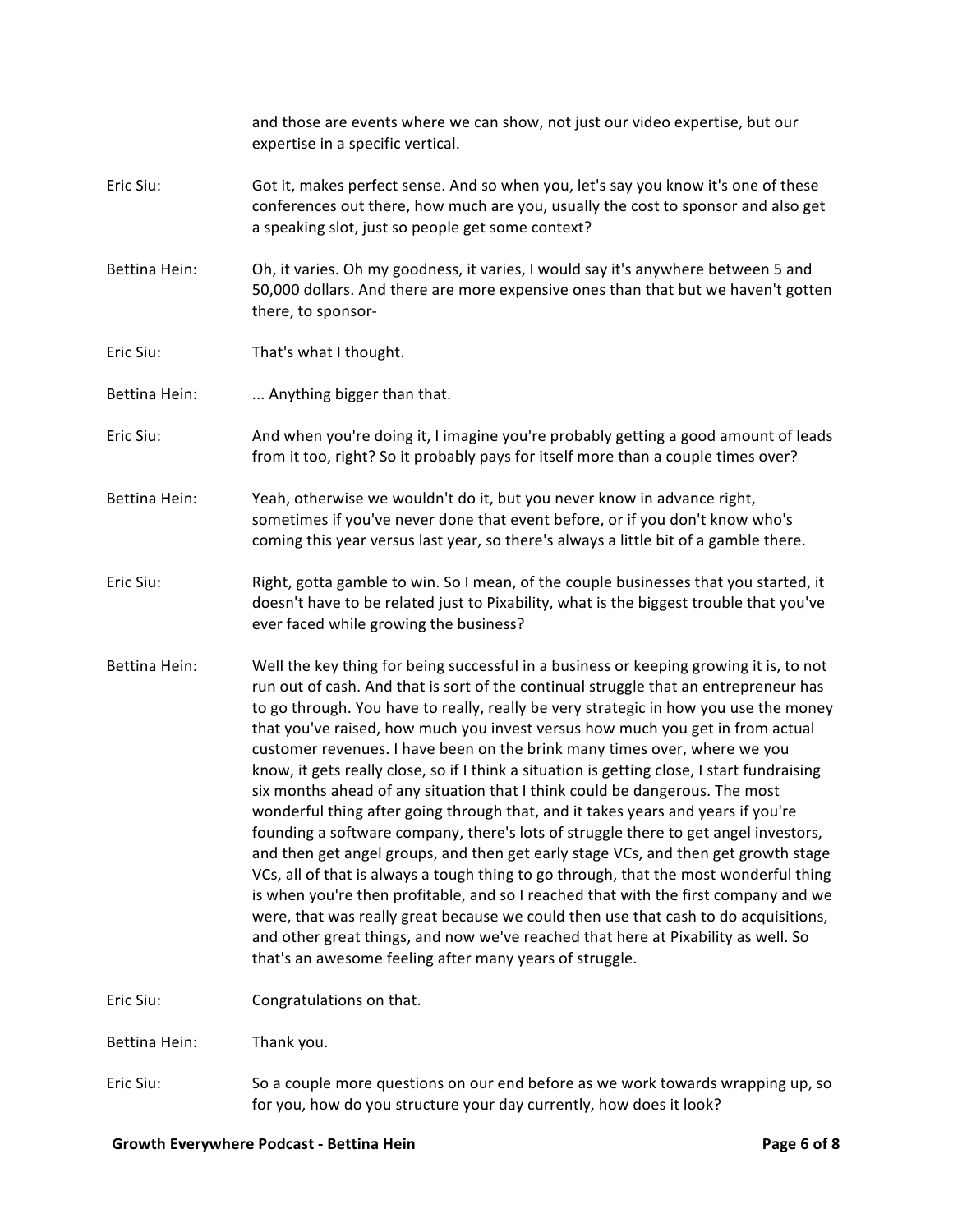Bettina Hein: I have two kids, they are three and six, so I start my day with them, getting them breakfast, getting them dressed, and getting them to school, and I love that part of it. Then I head to the office. I always eat my breakfast here in the office, and then I start my meetings, whether that's customer meetings or internal, groups, or my one on ones with my direct reports, and you know that's essentially my day, is really made up of meetings, and I try in between to catch up on my emails and other things, and luckily I have a great assistant who helps me keep everything on track and then in the evening, there are sometimes events that I have to go speak at, but I try as much as I can to be home around sevenish so that I can have dinner with my kids and then tuck them in for the night.

> So this describes my day, let's say in maybe 30% of the cases, the other part is that there's typically very crazy phases during the year, and that's usually between March and June, July, and then between September and Thanksgiving, where I am just on the road constantly and you know, I'm just going to conferences where I'm speaking. I'm doing those sponsorships, I'm meeting with customers, I'm checking in on our different locations that we have worldwide. I go to have top to top meetings at Google and Facebook and so on, so that is then utter craziness and then that is harder for me and also for the family, because my kids are still small and they need attention. So I try to balance that and not go too crazy but it's, you can't really have the work life balance if you're the CEO of a start up.

Eric Siu: Yeah, you know, I read something recently, I don't know who it's from but I think it's more about, I think it's from Jeff Bezos, about work life harmony instead of balance where you know, you have so much fun at work where you can take that good attitude and bring it home and vice versa. What do you think about that?

- Bettina Hein: I'm extremely fortunate, if you can form your world, your daily world to your liking, that is just a huge privilege and entrepreneurs get to do that. So I think that the work life balance is something that applies maybe a bit more to people who have their work lives defined for them, because they are working in larger companies or you know, in the public sector, and they just have a definition of what is to be done there and they can't change it much. What I can do is so different from that. I have huge leeway in who we hire, what we do, how we do that, what the culture is, that for me it's hard. You know being an entrepreneur is not an easy path, but I get to form it in a way that I like and that is fun and fulfilling for me. So I think that, that is where, I guess what Jeff Bezos called harmony, comes from is that where you can be in sync with how you want your work life to be.
- Eric Siu: Love it. Alright, final question from my side. What is one must read book that you'd recommend to the audience?
- Bettina Hein: Oh, ha! There are two that I'd actually like to recommend.

Eric Siu: Sure.

Bettina Hein: I think that one that I read a few years ago but that's still in my mind is "Thinking